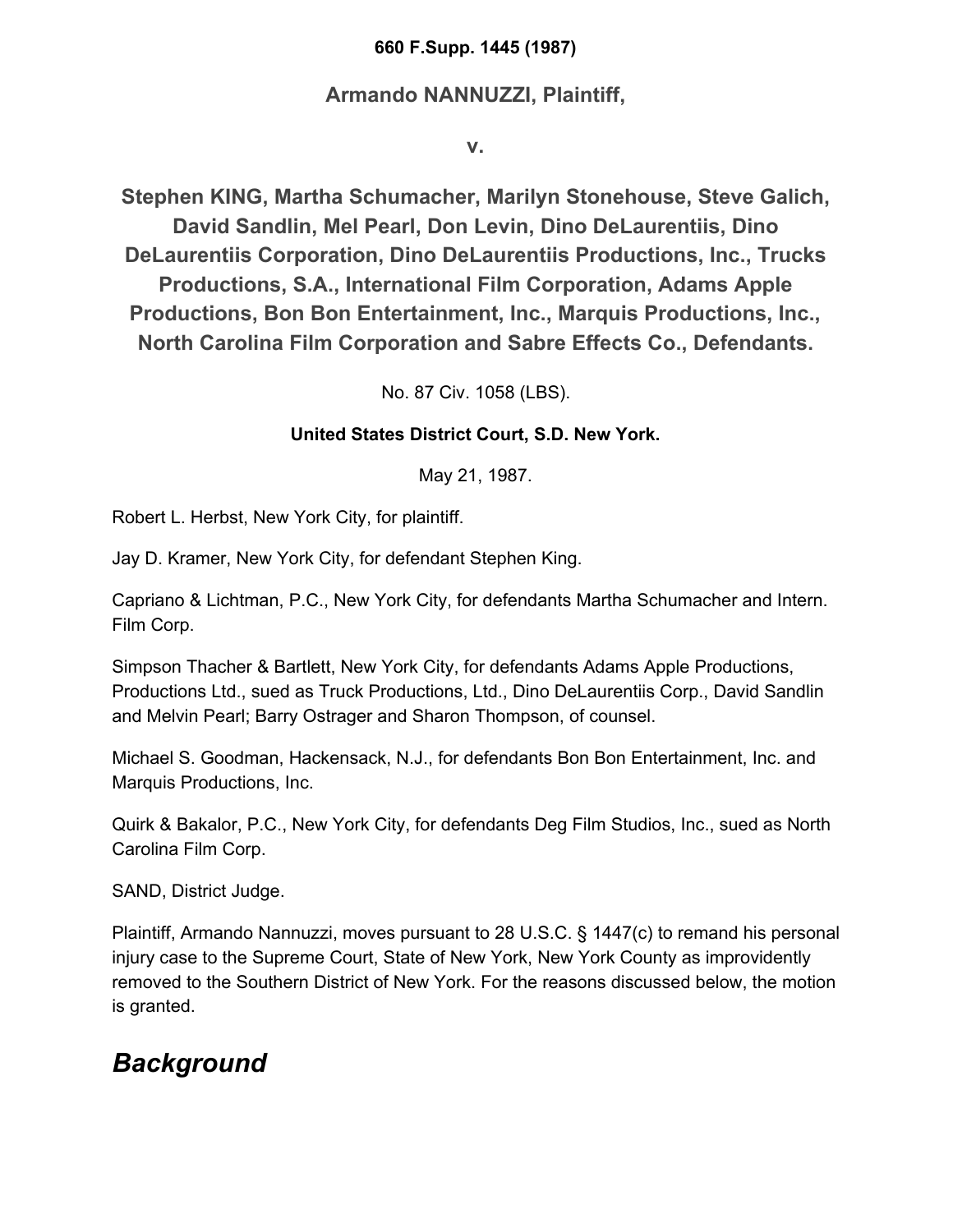This is an action sounding in negligence and strict liability against numerous defendants which arises from an incident occurring on July 31, 1985 on the set of a motion picture entitled "Maximum Overdrive." On that date, plaintiff, a cinematographer employed as the film's Director of Photography, allegedly sustained severe and permanent damage to his "shooting eye" when a remote-controlled power lawnmower lost control and splintered wooden wedges on which a camera was resting. *See* Complaint ¶¶ 44-49. Plaintiff commenced this action in state court on September 12, 1986 by service of a summons and complaint on defendant Marquis Productions, Inc. ("Marquis"). Approximately five months later, on February 17, 1987, defendant Adams Apple Productions ("Adams Apple"), waiving service of process, petitioned for removal based on diversity pursuant to 28 U.S.C. § 1441(a), and the case was removed to this Court. In the interval between Nannuzzi's September 1986 service of the summons and complaint on Marquis, and Adams Apple's February 1987 filing of the petition for removal, service was effected on other defendants as indicated on the following reference chart:

Defendants Dates of Service BON BON ENTERTAINMENT, INC. September 26, 1986 INTERNATIONAL FILM CORPORATION September 29, 1986 DINO DE LAURENTIIS PRODUCTIONS, INC. September 29, 1986 DEG FILM STUDIOS, INC. (sued as "North Carolina Film Corporation") November 5, 1986 STEPHEN KING November 24, 1986 DINO DE LAURENTIIS February 13, 1987

DAVID SANDLIN February 13, 1987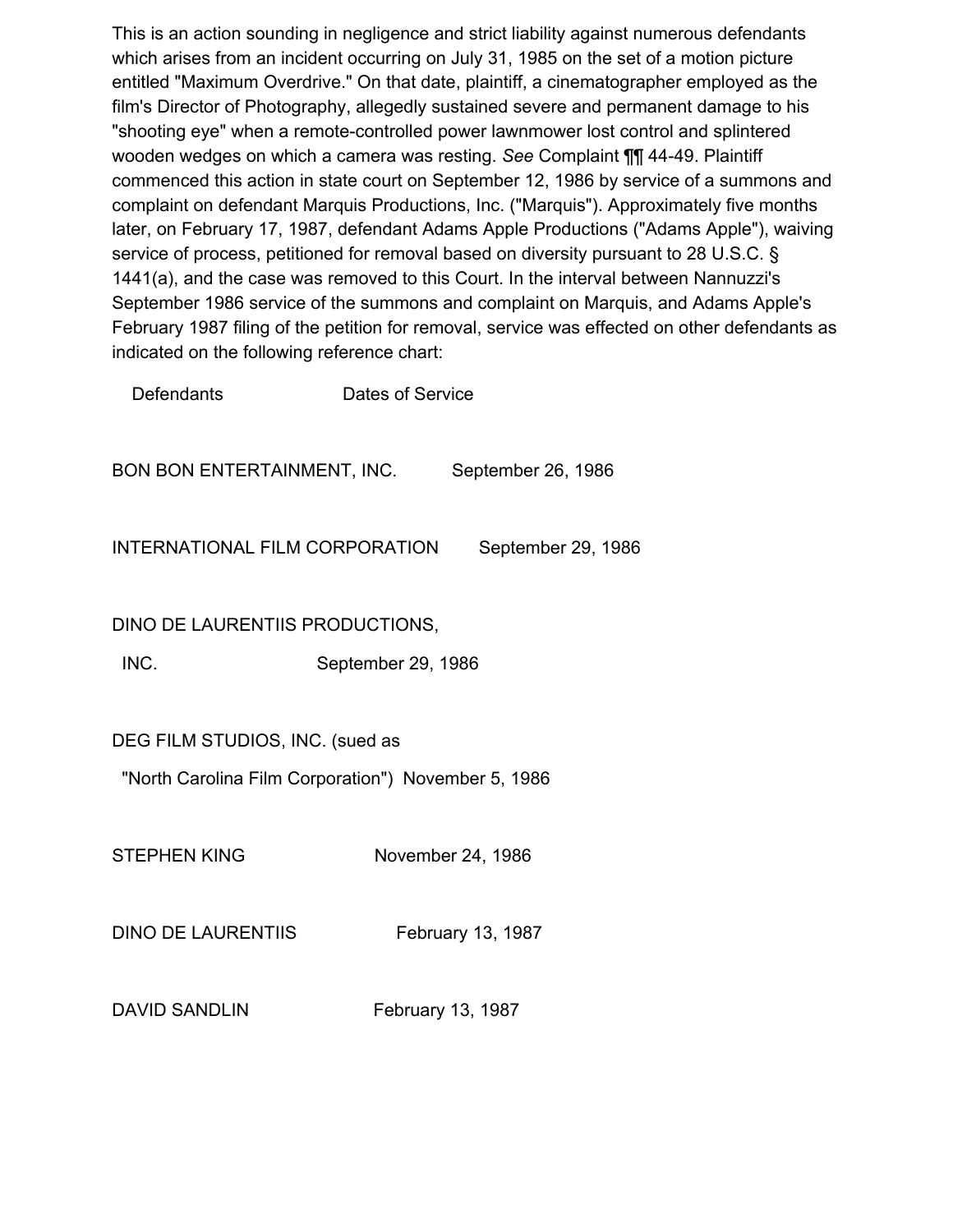The February 17, 1987 petition for removal, filed on behalf of Adams Apple, stated that seven other defendants (Dino DeLaurentiis, Dino DeLaurentiis Corp., Truck Productions, Mel Pearl, Don Levin, Marilyn Stonehouse, and Steve Galich), also represented at the time by the firm representing Adams Apple, consented to removal of the action to federal court. However, the petition noted the consent of only two of the defendants served on or before February 13, 1987: Dino DeLaurentiis and DEG Film Studios, Inc. (sued as North Carolina Film Corporation). Of these two, DEG Film Studios, Inc. had been served more than three months earlier. The other served defendants listed on the reference chart, *see infra,* as well as defendant Martha Schumacher (who had appeared in state court through counsel for International Film Corporation in an answer filed jointly on December 31, 1986) and defendant Marquis, are simply not referred to in the removal petition. A final factual observation is that plaintiff alleges that defendant Marquis and defendant Bon Bon Entertainment, Inc. ("Bon Bon") are New York residents. *See* Affirmation in Support of Motion for Remand at ¶ 4.

## *Discussion*

Plaintiff argues that removal was improvident on two grounds either of which, if established, would be sufficient to warrant a remand. First, plaintiff contends that the parties did not consent to removal in a timely fashion. Second, plaintiff argues that the presence of two previously served defendants who are residents of New York State, from whose courts this action was removed to federal court, precludes removal under 28 U.S.C. § 1441(b).

The burden of establishing the propriety of removal rests on the party who has filed the petition for removal. *Ortiz v. Gen. Motors Acceptance Corp.,* 583 F.Supp. 526, 530 (N.D.Ill.1984). Under the facts of this case, two interrelated rules regarding removal make that burden insurmountable. 28 U.S.C. § 1446(b) requires that a petition for removal be filed within thirty days of the receipt by the defendant of the initial pleading in the case. In addition, and of significance here, the unanimous consent of all defendants in a multi-party case is generally a precondition to removal. *Brown v. Demco, Inc.,* 792 F.2d 478 (5th Cir.1986). Pursuant to the unanimous consent rule, the law requires that a removal petition set forth that "each of the defendants desires, and is eligible for, removal." *Ortiz,* 583 F.Supp. at 529. Where defendants are served at different times, and previously served defendants who would have to consent to removal, abstain from seeking removal or fail to petition for removal in a timely fashion, the prevailing rule is that a subsequently served defendant may not in ordinary circumstances remove the case. *Brown,* 792 F.2d at 481; *see also* 1A J. Moore, *Moore's Federal Practice* § 0.168 [3.5-5], 586-87 (2d ed. 1985). Thus, "the thirty-day period starts to run from the time of service on the first defendant who would have to be joined in the removal petition." 1A J. Moore, *Moore's Federal Practice, supra,* at 586. Underlying these prevailing principles is the rule of unanimity, which is violated when the first defendant whose consent is required fails to effect removal within thirty days of service. *Brown,* 792 F.2d at 482.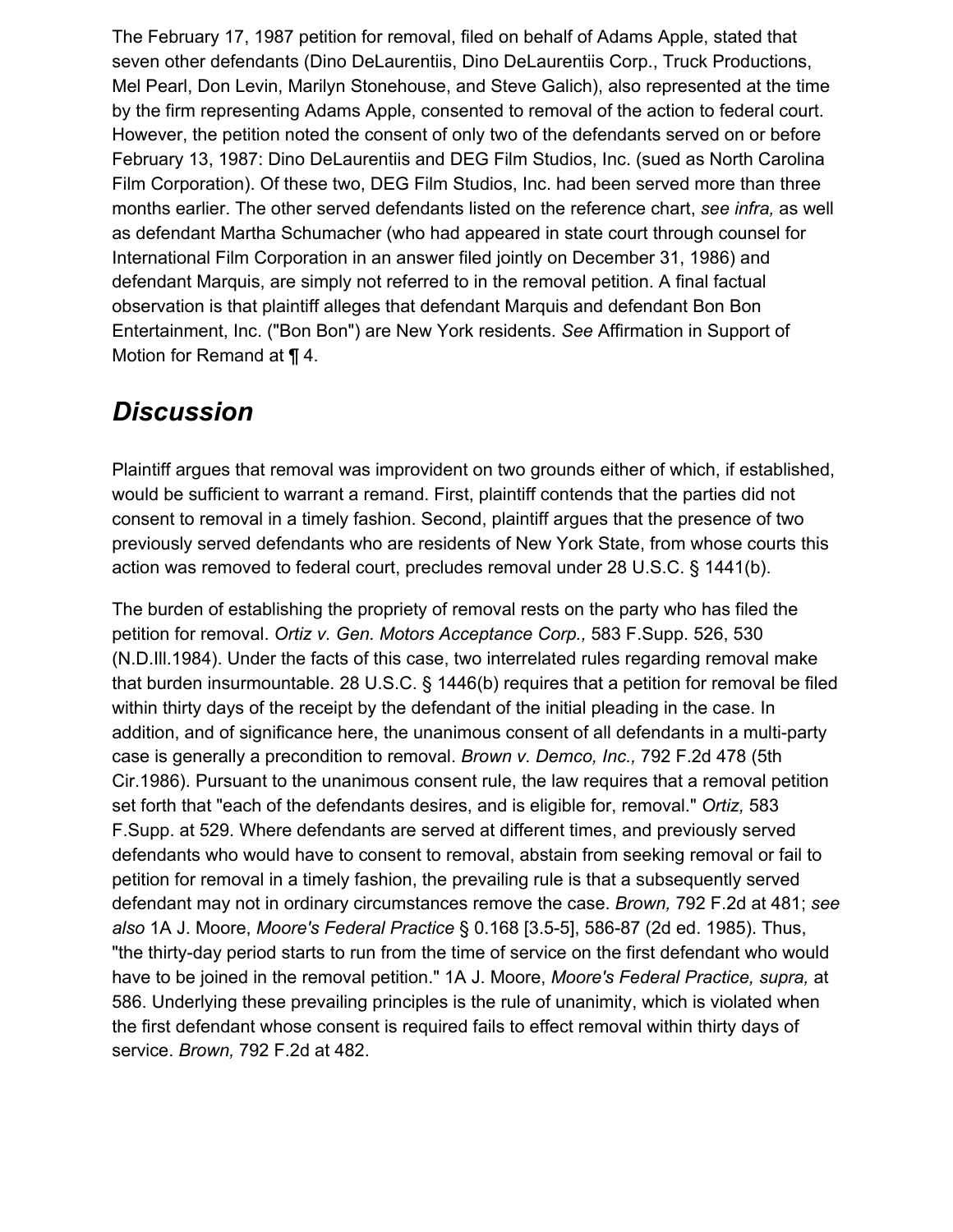Recitation of the prevailing removal rules, which Adams Apple and the other defendants who have submitted papers in opposition to the motion urge us to reject, underscores the deficiencies present here. Adams Apple's petition for removal listed the consent of only some of the previously served defendants. Unanimous consent to removal was not obtained and could not have been obtained due to the failure of the previously served diverse defendants to seek removal in a timely fashion. Defendant International Film Corporation, as noted above, had not only failed to petition for removal within thirty days of the September 29, 1986 service upon it, but also had filed discovery demands in the state court proceeding in December 1986. *See* Plaintiff's Reply Affirmation at 4. The consent of this latter defendant was not noted in the removal petition and was only belatedly set forth in a May 7, 1987 affirmation in opposition to plaintiff's motion to remand. The consent to removal of all other defendants not named in Adams Apple's petition is similarly belated.

In opposition to the motion to remand, it is argued that any deficiencies in the removal petition are mere procedural irregularities that do not warrant remand. In this connection, Adams Apple argues that it believed that those defendants whose consent was noted in the remand petition were the only ones which plaintiff had served as of the time the petition was filed. *See* Memorandum of Law in Opposition to Plaintiff's Motion to Remand at 6. No case has been cited, however, which supports the proposition that the removal requirements should be suspended due to a defendant's belief that other previously served defendants whose consent to removal is required have not been served. In any event, the basis for Adams Apple's belief does not appear in the record. There is no indication that Adams Apple contacted the previously served defendants whose consent was not recorded. At the oral argument, counsel for defendants International Film Corporation and Martha Schumacher stated that they had not been contacted about removal, but now consent thereto.

This is not a case in which recognized exceptions to the requirement that all defendants join in a removal petition are applicable. Such exceptions exist where "(1) non-joining defendants had not been served with process at the time the removal petition was filed, (2) those defendants are merely nominal or formal party defendants, or (3) the removed claim is separate and independent of one or more non-removable claims against the non-joining defendants." *Mason v. International Business Machines, Inc.,* 543 F.Supp. 444, 446 n. 1 (N.D.N.C.1982); *see also* 28 U.S.C. § 1441(c). None of these situations obtains here.[1]

Other equitable considerations which might support a relaxation of the removal requirements are likewise not present. Adams Apple and the other defendants represented by the same firm as well as defendant Stephen King contend that plaintiff Nannuzzi has waived his right to object to removal by waiting more than two months after removal before indicating an intent to seek remand. It is true that a party by his actions may effectively acquiesce in removal to a federal forum and thereby waive the right to object thereto. *See, e.g., Harris v. Edward Hyman Co.,* 664 F.2d 943, 945 (5th Cir.1981). However, the facts of this case do not support a finding of waiver. We note in this connection that at the first status conference noticed by the court subsequent to removal, plaintiff Nannuzzi indicated an intent to move to remand the case. In addition, we note that this is not a case in which